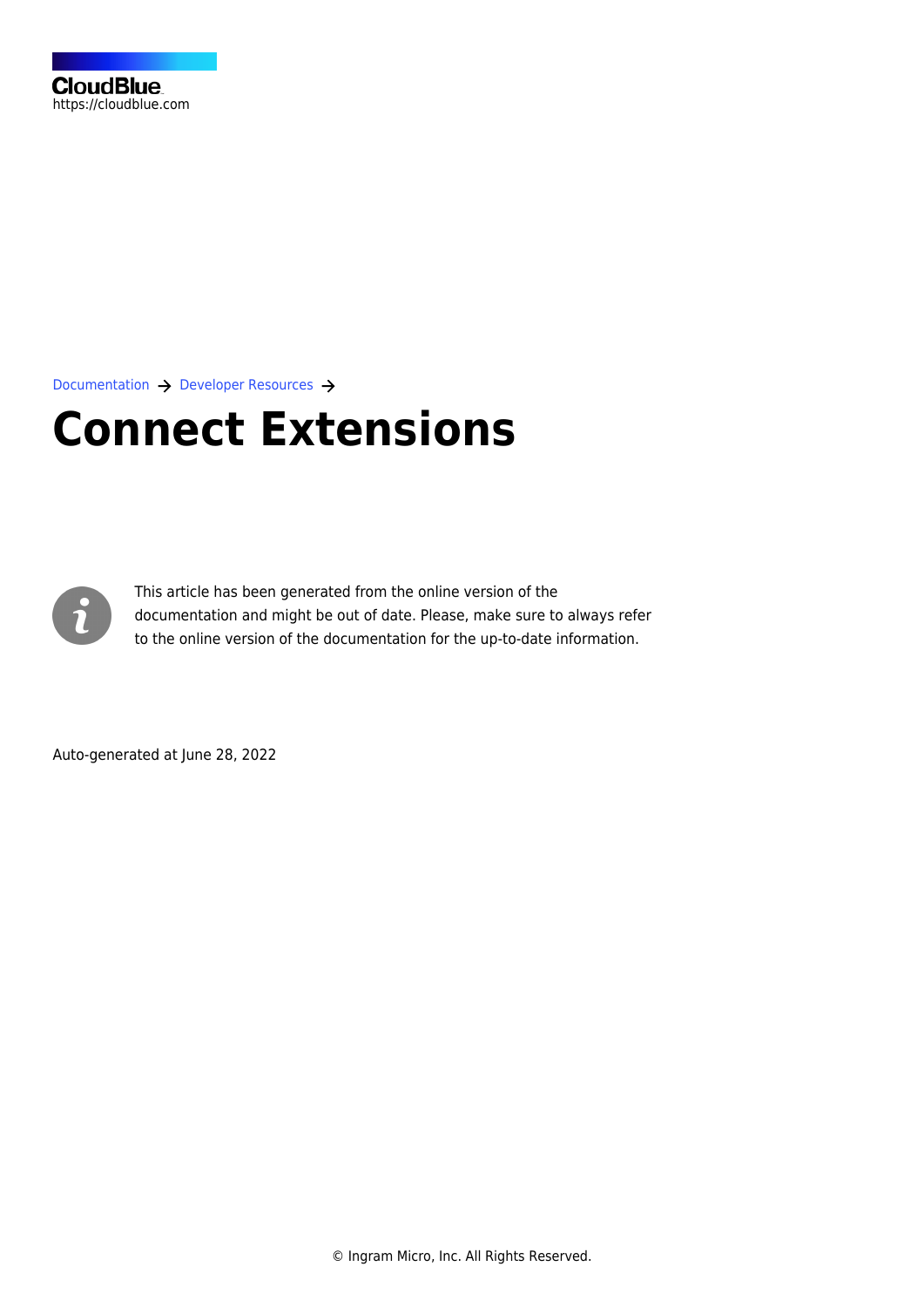### **CloudBlue**

#### **About Connect**

CloudBlue Connect is a Supply Management Platform that is designed to work with various systems and actors of the supply chain. The Connect platform is designed to work in a multi-brand environment from day one. Each portal on Connect (i.e., Vendor, Distributor and Reseller Portals) supports white-labeling as illustrated in the following diagram:



The key feature for Distributor, Reseller and Vendor collaborations is the Catalog of Products. Resellers and invited Distributors can access the Catalog, select a product and consequently enroll provided direct or indirect agreements. Thereafter, the platform streamlines and automates a spectrum of business operations and scenarios: from generating subscription data and consolidating billing information with your business partner to providing helpdesk and usage reporting systems.

Therefore, integrations play an important role in providing the best solution to ensure that your systems work together and your data is consistent.

#### **Why Integration Matters?**

The Connect platform allows working in real-time with the transactions and key business objects generated between Distributors, Vendors, Resellers and Customers. By integrating Connect with your platform, you will drastically reduce time for various marketing operations and simultaneously eliminate any possible errors. Connect enables users to address the automation for your business and collaborations with your business partners. Thus, increasing both productivity and reliability of your organization.

Alongside the business purposes, integration with the Connect platform provides your organization with an upper hand in decision making. Connect can be used to create alerts or notifications as well as to generate various reports and product usage files.

Another reason to integrate Connect with your platform is a messaging system. For each transaction, Connect generates a request and provides the conversation box. Vendors, Resellers and Distributors can post a message in that conversation box and